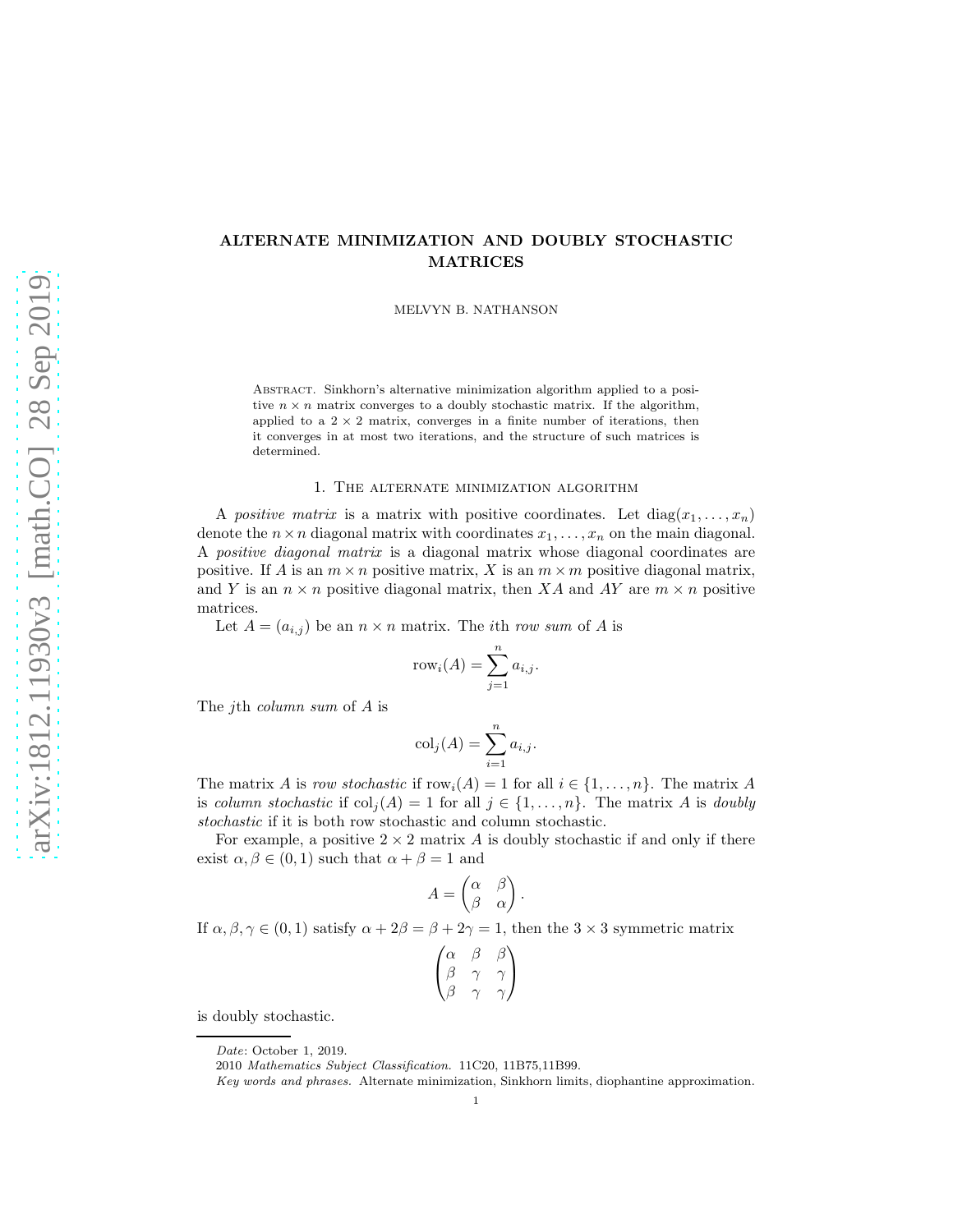Let  $A = (a_{i,j})$  be a positive  $n \times n$  matrix. We have  $row<sub>i</sub>(A) > 0$  and  $col<sub>i</sub>(A) > 0$ for all  $i, j \in \{1, \ldots, n\}$ . Define the  $n \times n$  positive diagonal matrix

$$
X(A) = \text{diag}\left(\frac{1}{\text{row}_1(A)}, \frac{1}{\text{row}_2(A)}, \dots, \frac{1}{\text{row}_n(A)}\right).
$$

Multiplying A on the left by  $X(A)$  multiplies each coordinate in the *i*th row of A by  $1/\text{row}_i(A)$ , and so

$$
row_i(X(A)A) = \sum_{j=1}^{n} (X(A)A)_{i,j} = \sum_{j=1}^{n} \frac{a_{i,j}}{row_i(A)} = \frac{row_i(A)}{row_i(A)} = 1
$$

for all  $i \in \{1, 2, \ldots, n\}$ . The process of multiplying A on the left by  $X(A)$  to obtain the row stochastic matrix  $X(A)A$  is called *row scaling* or *row normalization*. We have  $X(A)A = A$  if and only if A is row stochastic if and only if  $X(A) = I$ . Note that the row stochastic matrix  $X(A)A$  is not necessarily column stochastic.

Similarly, we define the  $n \times n$  positive diagonal matrix

$$
Y(A) = \text{diag}\left(\frac{1}{\text{col}_1(A)}, \frac{1}{\text{col}_2(A)}, \dots, \frac{1}{\text{col}_n(A)}\right)
$$

.

Multiplying  $A$  on the right by  $Y(A)$  multiplies each coordinate in the jth column of A by  $1/\text{col}_i(A)$ , and so

$$
col_j(AY(A)) = \sum_{i=1}^{n} (AY(A))_{i,j} = \sum_{i=1}^{n} \frac{a_{i,j}}{col_j(A)} = \frac{col_j(A)}{col_j(A)} = 1
$$

for all  $j \in \{1, 2, \ldots, n\}$ . The process of multiplying A on the right by  $Y(A)$  to obtain a column stochastic matrix AY (A) is called *column scaling* or *column normalization*. We have  $AY(A) = A$  if and only if  $Y(A) = I$  if and only if A is column stochastic. The column stochastic matrix  $AY(A)$  is not necessarily row stochastic.

The following elementary identity shows that column scaling can be replaced by row scaling, and conversely. .

**Lemma 1.** Let  $A^t$  denote the transpose of the  $n \times n$  positive matrix  $A = (a_{i,j})$ . *Row and column scaling satisfy the following transpose symmetries:*

$$
AY(A) = \left(X(A^t) \; A^t\right)^t
$$

*and*

$$
X(A)A = (At Y(At))t.
$$

*Proof.* Let  $A^t = (a_{i,j}^t)$ , where  $a_{i,j}^t = a_{j,i}$ . We have

$$
rowi(At) = \sum_{j=1}^{n} ai,jt = \sum_{j=1}^{n} aj,i = coli(A)
$$

and so

$$
X(At) = diag\left(\frac{1}{row_1(A^t)}, \dots, \frac{1}{row_n(A^t)}\right)
$$

$$
= diag\left(\frac{1}{col_1(A)}, \dots, \frac{1}{col_n(A)}\right)
$$

$$
= Y(A).
$$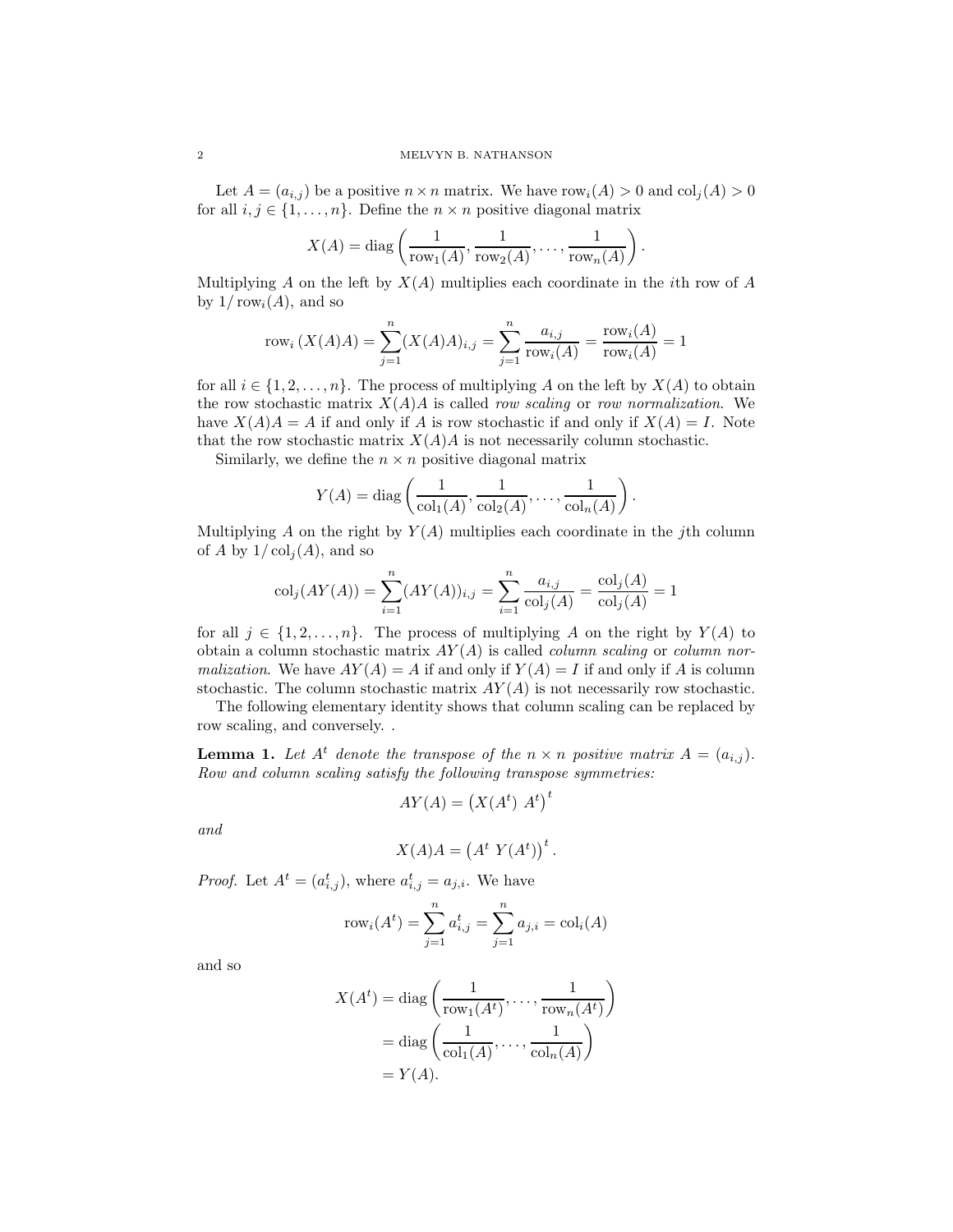Because the transpose of a diagonal matrix D is  $D^t = D$ , we obtain

$$
(X(At) At)t = (At)t (X(At))t = A X(At) = A Y(A).
$$

The proof of the identity  $X(A)A = (A^t Y(A^t))^t$  is similar.

For example, if 
$$
A = \begin{pmatrix} a & b \\ c & d \end{pmatrix}
$$
, then  $A^t = \begin{pmatrix} a & c \\ b & d \end{pmatrix}$  and  
\n
$$
X(A^t) = \begin{pmatrix} 1/(a+c) & 0 \\ 0 & 1/(b+d) \end{pmatrix} = Y(A).
$$

We have

$$
(X(At) At)t = \begin{pmatrix} a/(a+c) & c/(a+c) \\ b/(b+d) & d/(b+d) \end{pmatrix}t
$$

$$
= \begin{pmatrix} a/(a+c) & b/(b+d) \\ c/(a+c) & d/(b+d) \end{pmatrix}= A Y(A).
$$

Sinkhorn [\[4\]](#page-13-0) proved that row and column scaling satisfy the following uniqueness theorem.

<span id="page-2-0"></span>**Theorem 1.** Let A be a positive matrix, and let  $X_1$ ,  $X_2$ ,  $Y_1$ , and  $Y_2$  be positive *diagonal matrices. If*

$$
S_1 = X_1 A Y_1 \qquad and \qquad S_2 = X_2 A Y_2
$$

*are doubly stochastic matrices, then*

 $S_1 = S_2$ 

*and there exists*  $\lambda > 0$  *such that* 

$$
X_2 = \lambda X_1 \qquad \text{and} \qquad Y_2 = \lambda^{-1} Y_1.
$$

*If the positive matrix* A *is symmetric, then there is a unique positive diagonal matrix*  $D$  *such that*  $S = DAD$  *is doubly stochastic.* 

The following algorithm is called "alternate minimization" (perhaps, more appropriately called "alternate scaling" or "alternate normalization"). The proof of the convergence of the algorithm is due to Sinkhorn [\[4\]](#page-13-0) and Sinkhorn and Knopp [\[5\]](#page-14-0).

<span id="page-2-1"></span>**Theorem 2.** Let  $A = (a_{i,j})$  be a positive  $n \times n$  matrix. Construct inductively an *infinite sequence of positive*  $n \times n$  *matrices by alternate operations of column scaling*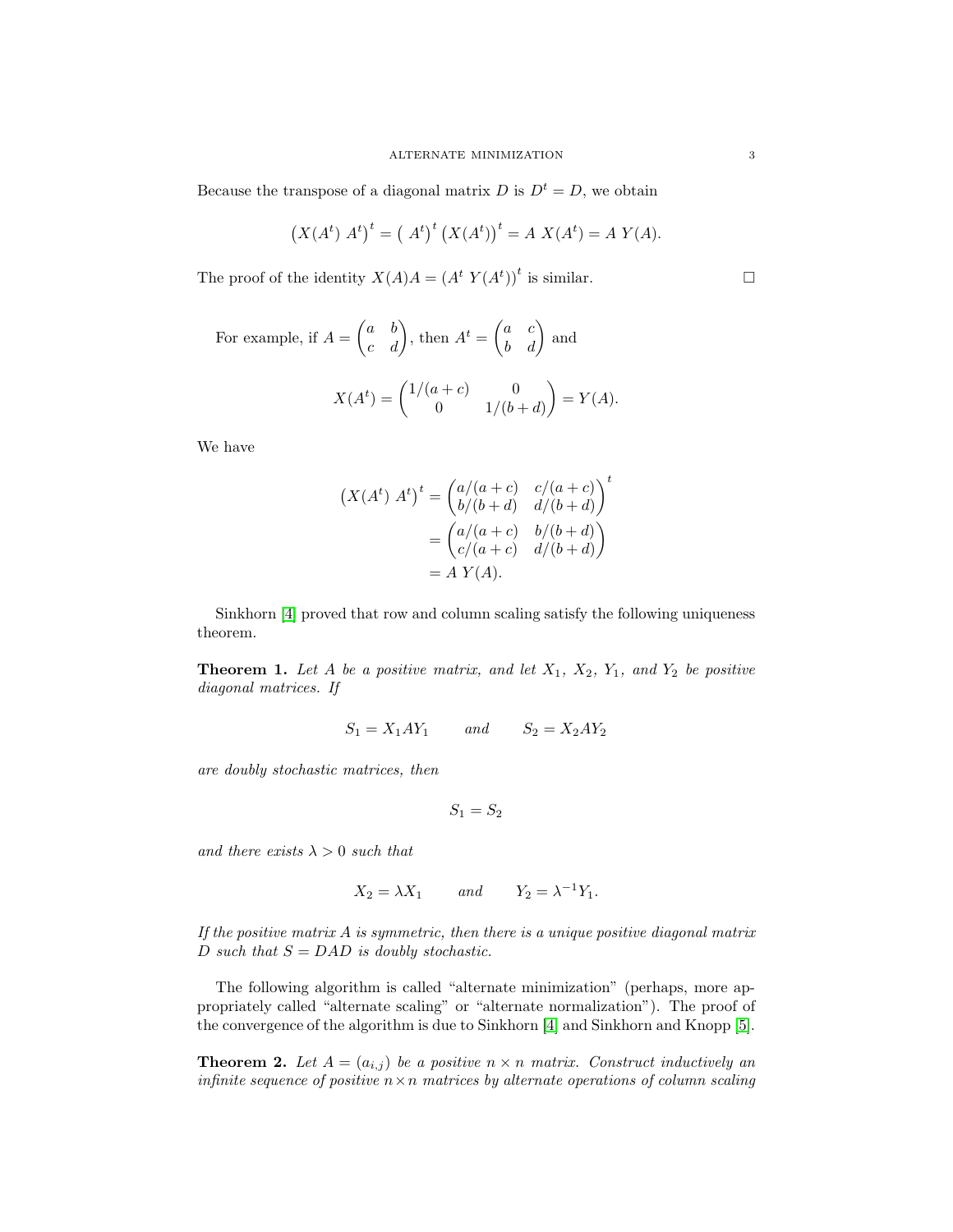*and row scaling:*

$$
A^{(0)} = A
$$
  
\n
$$
A^{(1)} = A^{(0)} Y (A^{(0)})
$$
  
\n
$$
A^{(2)} = X (A^{(1)}) A^{(1)}
$$
  
\n
$$
A^{(3)} = A^{(2)} Y (A^{(2)})
$$
  
\n
$$
A^{(4)} = X (A^{(3)}) A^{(3)}
$$
  
\n
$$
A^{(5)} = A^{(4)} Y (A^{(4)})
$$
  
\n:  
\n:

The sequence of matrices  $(A^{(\ell)})_{\ell=0}^{\infty}$  converges to a doubly stochastic matrix  $S(A)$ , *and there exist positive diagonal matrices* X *and* Y *such that*

$$
S(A) = XAY.
$$

The sequence of matrices  $(A^{(\ell)})_{\ell=0}^{\infty}$  is called the *alternate minimization sequence* associated with A, and the matrix

$$
S(A) = \lim_{\ell \to \infty} A^{(\ell)}
$$

is the *alternate minimization limit* (also called the *Sinkhorn limit*) of A.

For example, if

$$
A = A^{(0)} = \begin{pmatrix} 1 & 3 \\ 3 & 4 \end{pmatrix}
$$

then the next three matrices in the sequence  $(A^{(\ell)})_{\ell=0}^{\infty}$  are

$$
A^{(1)} = A^{(0)} Y \left( A^{(0)} \right) = \begin{pmatrix} 1/4 & 3/7 \\ 3/4 & 4/7 \end{pmatrix}
$$

$$
A^{(2)} = X \left( A^{(1)} \right) A^{(1)} = \begin{pmatrix} 7/19 & 12/19 \\ 21/37 & 16/37 \end{pmatrix}
$$

$$
A^{(3)} = A^{(2)} Y \left( A^{(2)} \right) = \begin{pmatrix} 37/94 & 111/187 \\ 57/94 & 76/187 \end{pmatrix}
$$

Let P and Q be positive diagonal  $n \times n$  matrices. It follows from Theorem [1](#page-2-0) that the alternate minimization limit of the positive  $n \times n$  matrix A is equal to the alternate minimization limit of the matrix  $PAQ$ . In particular, the matrices A and  $X(A)A$  have the same limits, and so it makes no difference if we start the alternate minimization sequence by column scaling or by row scaling.

Let A be a positive matrix, and let  $(A^{(\ell)})_{\ell=0}^{\infty}$  be the alternate minimization se-quence of matrices constructed in Theorem [2.](#page-2-1) If  $A^{(L)}$  is doubly stochastic for some L, then  $A^{(\ell)} = A^{(L)}$  for all  $\ell \geq L$ , and so the sequence of matrices  $(A^{(\ell)})_{\ell=0}^{\infty}$  is eventually constant. In this presumably exceptional case, we say that the alternate minimization algorithm terminates in at most L steps. Note that, if the  $n \times n$ matrix A has positive rational coordinates, then the matrix  $A^{(\ell)}$  has positive rational coordinates for all  $\ell \geq 1$ . It follows that, if the Sinkhorn limit has irrational coordinates, then the alternate minimization algorithm cannot terminate in a finite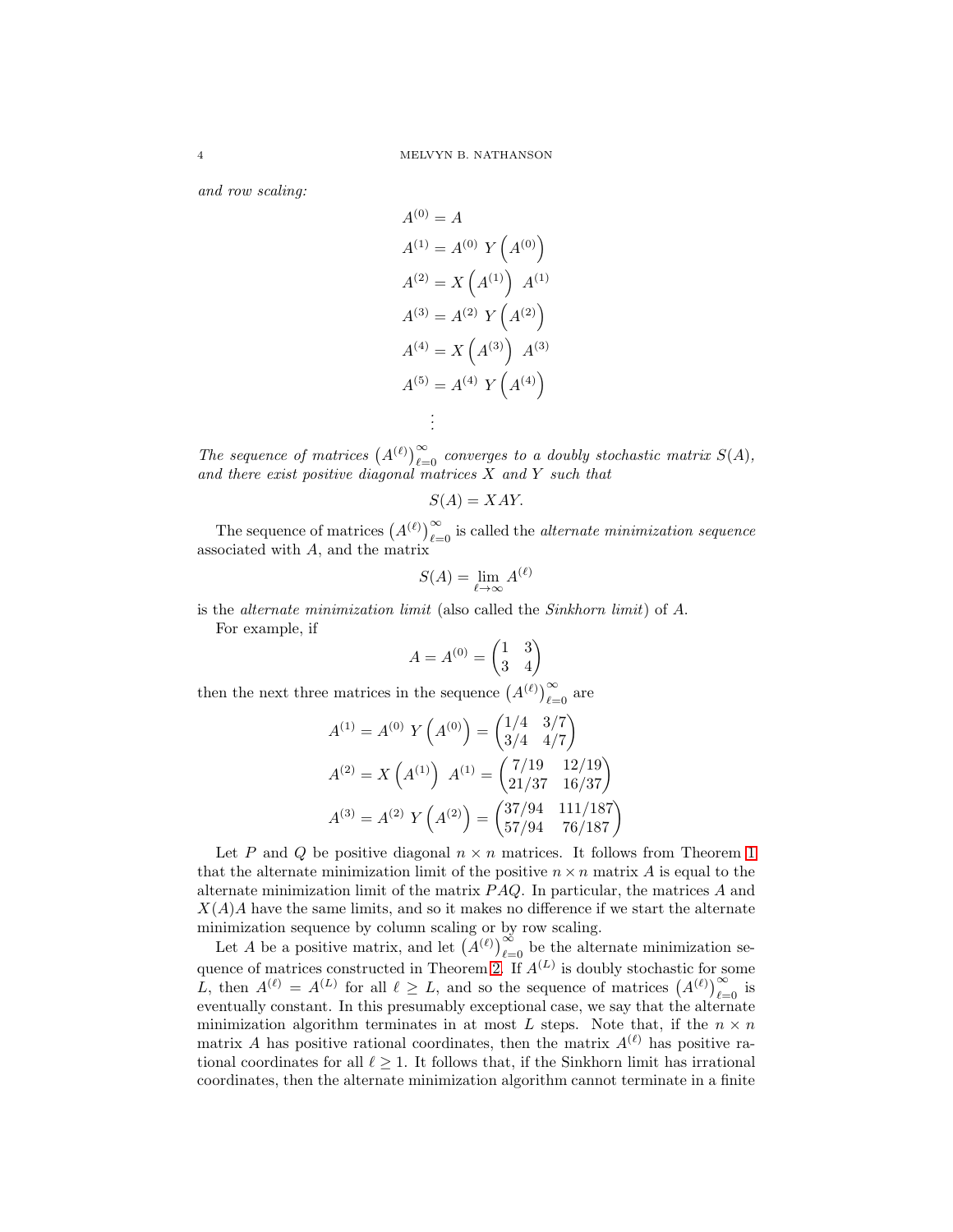number of steps. In Section [3,](#page-6-0) we prove that, for  $2 \times 2$  matrices, if the algorithm terminates in a finite number of steps, then the algorithm terminates in at most two steps.

There is a vast literature on alternate minimization algorithms and Sinkhorn limits. For a recent survey, see Idel [\[2\]](#page-13-1). In complexity theory, it is the asymptotics of the approximating sequence  $(A^{(\ell)})_{\ell=0}^{\infty}$  that is important (for example, Allen-Zhu, Li, Oliveira, and Wigderson [\[1\]](#page-13-2)). This paper is concerned with number theoretic aspects of the algorithm, and with the classification of matrices for which the alternate minimization algorithm terminates in a finite number of steps. It is also of interest to consider the application of the algorithm to simultaneous approximation of irrational numbers by rational numbers.

### 2. ALTERNATE MINIMIZATION LIMITS FOR  $2 \times 2$  matrices

<span id="page-4-0"></span>Theorem 3. *Let*

$$
A = \begin{pmatrix} a & b \\ c & d \end{pmatrix}
$$

*be a positive*  $2 \times 2$  *matrix. Define the positive diagonal matrices* 

$$
X = \begin{pmatrix} \sqrt{cd} & 0\\ 0 & \sqrt{ab} \end{pmatrix}
$$

*and*

<span id="page-4-1"></span>
$$
Y = \begin{pmatrix} \left( a\sqrt{cd} + c\sqrt{ab} \right)^{-1} & 0\\ 0 & \left( b\sqrt{cd} + d\sqrt{ab} \right)^{-1} \end{pmatrix}
$$

The limit of the alternate minimization sequence  $(A^{(\ell)})_{\ell=0}^{\infty}$  is the doubly stochastic *matrix*

(1) 
$$
S(A) = XAY = \begin{pmatrix} \alpha & \beta \\ \beta & \alpha \end{pmatrix}
$$

*with*

<span id="page-4-2"></span>(2) 
$$
\alpha = \frac{\sqrt{ad}}{\sqrt{ad} + \sqrt{bc}} \quad \text{and} \quad \beta = \frac{\sqrt{bc}}{\sqrt{ad} + \sqrt{bc}}.
$$

*Proof.* Simply compute the product  $XAY$ . That the matrix  $XAY$  is the alternate minimization limit follows from uniqueness (Theorem [1\)](#page-2-0).  $\Box$ 

**Corollary 1.** Let  $A = \begin{pmatrix} a & b \\ c & d \end{pmatrix} \in M_2^+(\mathbf{Q})$ . The alternate minimization limit of the *matrix* A *has rational coordinates if and only if* ad/bc *is the square of a rational number.*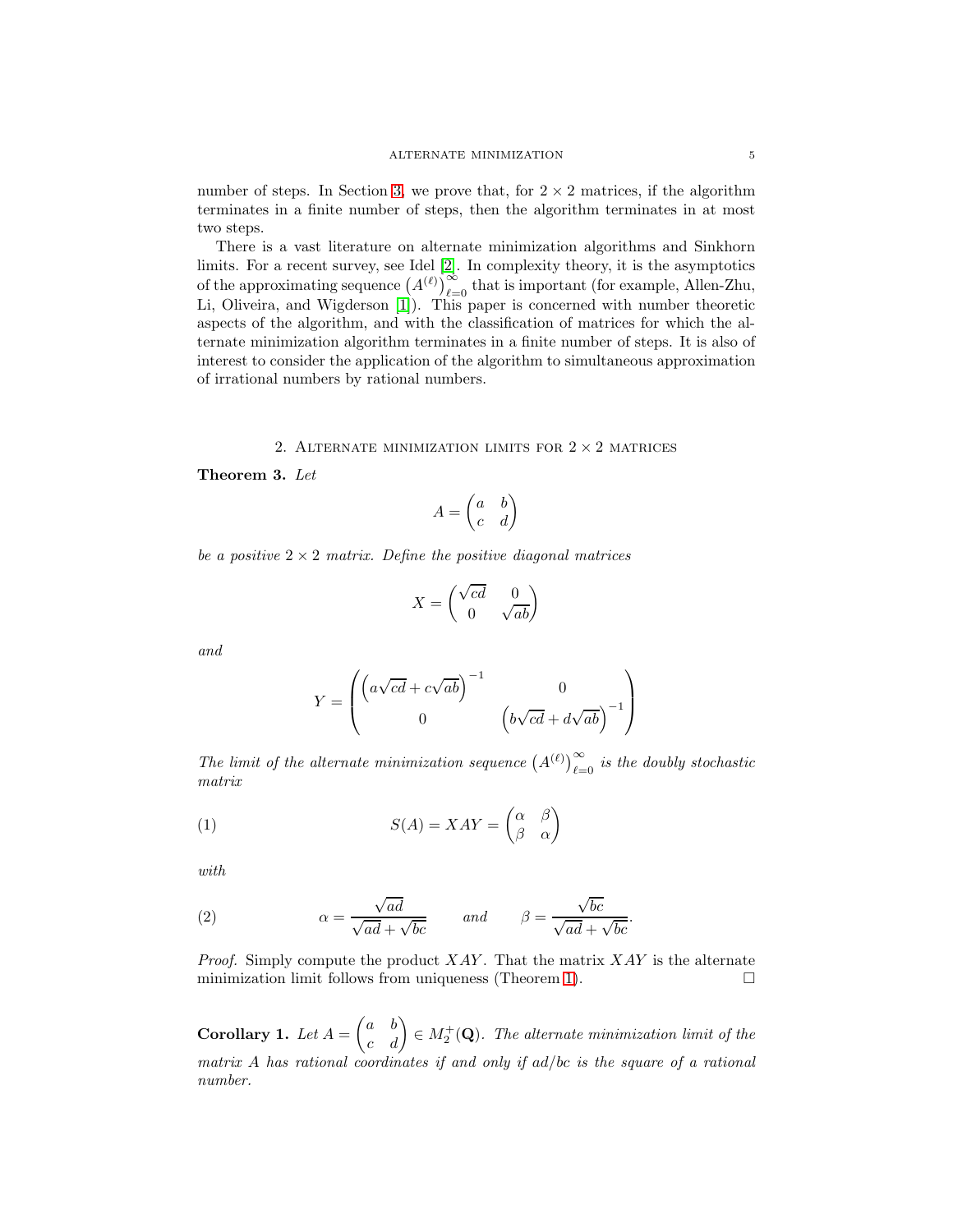For example, if  $A_1 = \begin{pmatrix} 1 & 3 \\ 3 & 4 \end{pmatrix}$ , then

$$
S(A_1) = \begin{pmatrix} 2\sqrt{3} & 0 \\ 0 & \sqrt{3} \end{pmatrix} \begin{pmatrix} 1 & 3 \\ 3 & 4 \end{pmatrix} \begin{pmatrix} (5\sqrt{3})^{-1} & 0 \\ 0 & (10\sqrt{3})^{-1} \end{pmatrix}
$$

$$
= \begin{pmatrix} 2 & 0 \\ 0 & 1 \end{pmatrix} \begin{pmatrix} 1 & 3 \\ 3 & 4 \end{pmatrix} \begin{pmatrix} 1/5 & 0 \\ 0 & 1/10 \end{pmatrix}
$$

$$
= \begin{pmatrix} 2/5 & 3/5 \\ 3/5 & 2/5 \end{pmatrix}.
$$
If  $A_2 = \begin{pmatrix} 1 & 2 \\ 3 & 4 \end{pmatrix}$ , then
$$
S(A_2) = \begin{pmatrix} 2\sqrt{3} & 0 \\ 0 & 2 \end{pmatrix} \begin{pmatrix} 1 & 2 \\ 0 & 2 \end{pmatrix} \begin{pmatrix} (2\sqrt{3} + 3\sqrt{2})^{-1} & 0 \\ 0 & 0 & 0 \end{pmatrix}
$$

$$
S(A_2) = \begin{pmatrix} 2\sqrt{3} & 0 \\ 0 & \sqrt{2} \end{pmatrix} \begin{pmatrix} 1 & 2 \\ 3 & 4 \end{pmatrix} \begin{pmatrix} (2\sqrt{3} + 3\sqrt{2})^{-1} & 0 \\ 0 & (4\sqrt{3} + 4\sqrt{2})^{-1} \end{pmatrix}
$$

$$
= \begin{pmatrix} \sqrt{6} - 2 & 3 - \sqrt{6} \\ 3 - \sqrt{6} & \sqrt{6} - 2 \end{pmatrix}.
$$

Because  $A_2$  has rational coefficients and  $S(A_2)$  has irrational coefficients, the alternate minimization algorithm for  $A_2$  must have infinite length, that is, does not terminate in a finite number of steps.

Theorem 4. *Consider the positive symmetric matrix*

$$
A = \begin{pmatrix} a & b \\ b & d \end{pmatrix}.
$$

*Let*

$$
\lambda = \left( abd + b^2 \sqrt{ad} \right)^{-1/2}
$$

*and*

$$
D = \begin{pmatrix} \lambda \sqrt{bd} & 0 \\ 0 & \lambda \sqrt{ab} \end{pmatrix}.
$$

*The Sinkhorn limit of* A *is the doubly stochastic matrix*

$$
S(A) = DAD = \begin{pmatrix} \alpha & \beta \\ \beta & \alpha \end{pmatrix}
$$

*with*

$$
\alpha = \frac{\sqrt{ad}}{\sqrt{ad} + b} \qquad and \qquad \beta = \frac{b}{\sqrt{ad} + b}.
$$

*Proof.* The row scaling matrix

$$
X(A) = \begin{pmatrix} \sqrt{bd} & 0\\ 0 & \sqrt{ab} \end{pmatrix}
$$

and. the column scaling

$$
Y(A) = \begin{pmatrix} \left(a\sqrt{bd} + b\sqrt{ab}\right)^{-1} & 0\\ 0 & \left(b\sqrt{bd} + d\sqrt{ab}\right)^{-1} \end{pmatrix}
$$

satisfy

$$
D = \lambda X(A) = \lambda^{-1} Y(A).
$$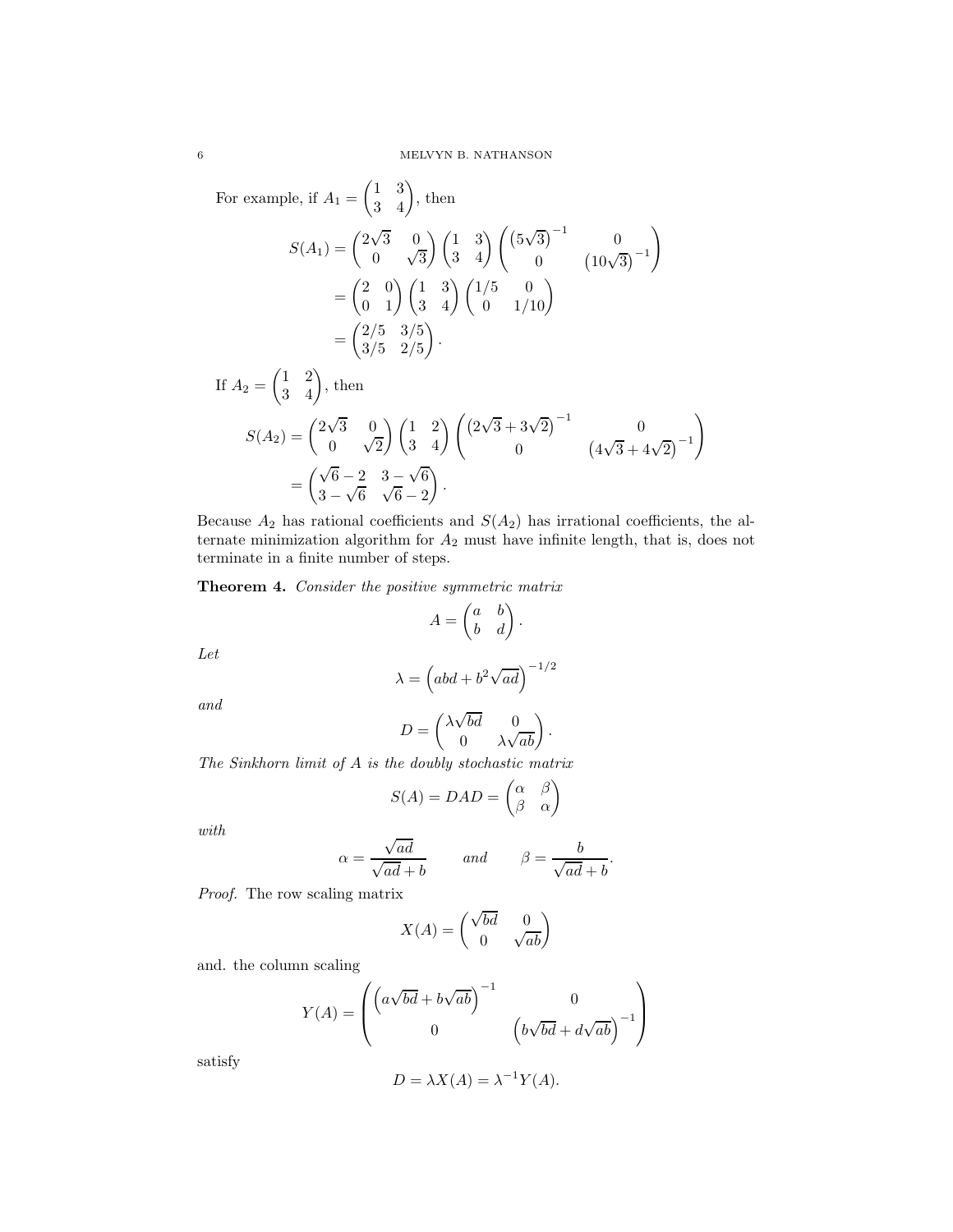By Theorem [3,](#page-4-0) the matrix

$$
XAY = (\lambda X)A\left(\lambda^{-1}Y\right) = DAD = \begin{pmatrix} \alpha & \beta \\ \beta & \alpha \end{pmatrix}
$$

is doubly stochastic with  $\alpha = \sqrt{ad}/(\sqrt{ad} + b)$ . This completes the proof.

For example, if  $A_3 = \begin{pmatrix} 1 & 2 \\ 2 & 4 \end{pmatrix}$ , then

$$
D=\begin{pmatrix} \sqrt{2}/2 & 0 \\ 0 & \sqrt{2}/4 \end{pmatrix}
$$

and

$$
DA_3D = \begin{pmatrix} \sqrt{2}/2 & 0 \\ 0 & \sqrt{2}/4 \end{pmatrix} \begin{pmatrix} 1 & 2 \\ 2 & 4 \end{pmatrix} \begin{pmatrix} \sqrt{2}/2 & 0 \\ 0 & \sqrt{2}/4 \end{pmatrix} \\
= \begin{pmatrix} 1/2 & 1/2 \\ 1/2 & 1/2 \end{pmatrix}.
$$

If  $A_4 = \begin{pmatrix} 1 & 1 \\ 1 & 1 \end{pmatrix}$ , then

$$
D = \begin{pmatrix} 1/\sqrt{2} & 0\\ 0 & 1/\sqrt{2} \end{pmatrix}
$$

and

$$
DA_4D = \begin{pmatrix} 1/\sqrt{2} & 0 \\ 0 & 1/\sqrt{2} \end{pmatrix} \begin{pmatrix} 1 & 1 \\ 1 & 1 \end{pmatrix} \begin{pmatrix} 1/\sqrt{2} & 0 \\ 0 & 1/\sqrt{2} \end{pmatrix} \\ = \begin{pmatrix} 1/2 & 1/2 \\ 1/2 & 1/2 \end{pmatrix}.
$$

Note that the matrices  $\begin{pmatrix} 1 & 2 \\ 2 & 4 \end{pmatrix}$  and  $\begin{pmatrix} 1 & 1 \\ 1 & 1 \end{pmatrix}$  have the same Sinkhorn limits.

## 3. LIMITS FOR  $2\times 2$  MATRICES IN FINITELY MANY STEPS

<span id="page-6-3"></span><span id="page-6-0"></span>**Theorem 5.** Let A be a positive  $2 \times 2$  matrix that is not doubly stochastic. If the *column scaled matrix* AY (A) *is doubly stochastic, then* A *is a matrix of the form*

$$
(3) \t\t A = \begin{pmatrix} a & ct \\ c & at \end{pmatrix}
$$

*and*

<span id="page-6-1"></span>
$$
S(A) = AY(A) = \begin{pmatrix} a/(a+c) & c/(a+c) \\ c/(a+c) & a/(a+c) \end{pmatrix}.
$$

*If the row scaled matrix* X(A)A *is doubly stochastic, then* A *is a matrix of the form*

$$
(4) \t\t A = \begin{pmatrix} a & b \\ bt & at \end{pmatrix}
$$

*and*

<span id="page-6-2"></span>
$$
S(A) = X(A)A = \begin{pmatrix} a/(a+b) & b/(a+b) \\ b/(a+b) & a/(a+b) \end{pmatrix}.
$$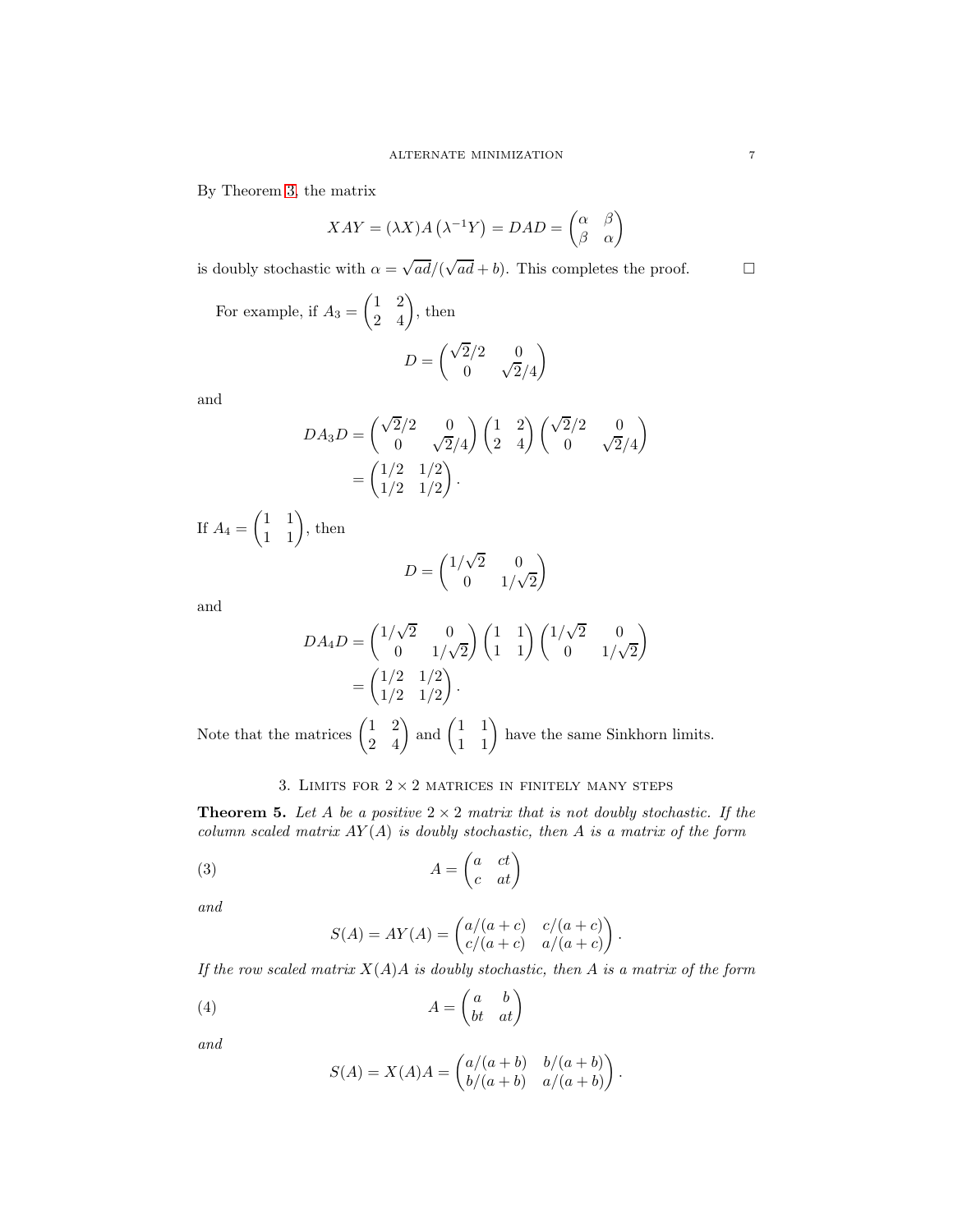For example, column scaling the matrix  $\begin{pmatrix} 1 & 12 \\ 3 & 4 \end{pmatrix}$  and row scaling the matrix  $\begin{pmatrix} 1 & 3 \\ 12 & 4 \end{pmatrix}$  both produce the doubly stochastic matrix  $\begin{pmatrix} 1/4 & 3/4 \\ 3/4 & 1/4 \end{pmatrix}$ 3/4 1/4 .

*Proof.* Column scaling a matrix of the form [\(3\)](#page-6-1) and row scaling a matrix of the form [\(4\)](#page-6-2) both produce doubly stochastic matrices.

Conversely, let  $A = \begin{pmatrix} a & b \\ c & d \end{pmatrix}$ . The column scaled matrix

$$
AY(A) = \begin{pmatrix} a/(a+c) & b/(b+d) \\ c/(a+c) & d/(b+d) \end{pmatrix}
$$

is doubly stochastic if and only if

$$
\frac{a}{a+c} + \frac{b}{b+d} = \frac{c}{a+c} + \frac{d}{b+d} = 1
$$

if and only if

$$
ab=cd.
$$

Defining  $t = b/c = d/a$ , we obtain

$$
A = \begin{pmatrix} a & ct \\ c & at \end{pmatrix} \quad \text{and} \quad S(A) = AY(A) = \begin{pmatrix} a/(a+c) & c/(a+c) \\ c/(a+c) & a/(a+c) \end{pmatrix}.
$$

Similarly, the row scaled matrix

$$
X(A)A = \begin{pmatrix} a/(a+b) & b/(a+b) \\ c/(c+d) & d/(c+d) \end{pmatrix}
$$

is doubly stochastic if and only if

$$
\frac{a}{a+b} + \frac{c}{c+d} = \frac{b}{a+b} + \frac{d}{c+d} = 1
$$

if and only if

$$
ac = bd.
$$

Defining  $t = c/b = d/a$ , we obtain

$$
A = \begin{pmatrix} a & b \\ bt & at \end{pmatrix} \quad \text{and} \quad S(A) = X(A)A = \begin{pmatrix} a/(a+b) & b/(a+b) \\ b/(a+b) & a/(a+b) \end{pmatrix}.
$$

This completes the proof.

<span id="page-7-0"></span>**Theorem 6.** Let A be a positive  $2 \times 2$  *row stochastic matrix that is not column stochastic.* If column scaling A produces a doubly stochastic matrix  $S(A) = AY(A)$ , *then*  $A = \begin{pmatrix} a & 1 - a \\ a & 1 - a \end{pmatrix}$  $a \quad 1-a$ *with*  $a \neq 1/2$ *, and*  $S(A) = \begin{pmatrix} 1/2 & 1/2 \\ 1/2 & 1/2 \end{pmatrix}$ 1/2 1/2 *.*

Let A be a positive  $2 \times 2$  *column stochastic matrix that is not row stochastic.*  $\sqrt{ }$ If row scaling A produces a doubly stochastic matrix  $S(A) = X(A)A$ , then  $A =$ a a  $1 - a \quad 1 - a$ *with*  $a \neq 1/2$ *, and*  $S(A) = \begin{pmatrix} 1/2 & 1/2 \\ 1/2 & 1/2 \end{pmatrix}$ 1/2 1/2 *.*

*Proof.* Let A be a positive  $2 \times 2$  matrix that is not doubly stochastic. By Theorem [5,](#page-6-3) if column scaling A produces a doubly stochastic matrix, then  $A = \begin{pmatrix} a & ct \\ c & at \end{pmatrix}$  for some  $t > 0$ . If A is also row stochastic, then

$$
a + ct = c + at = 1
$$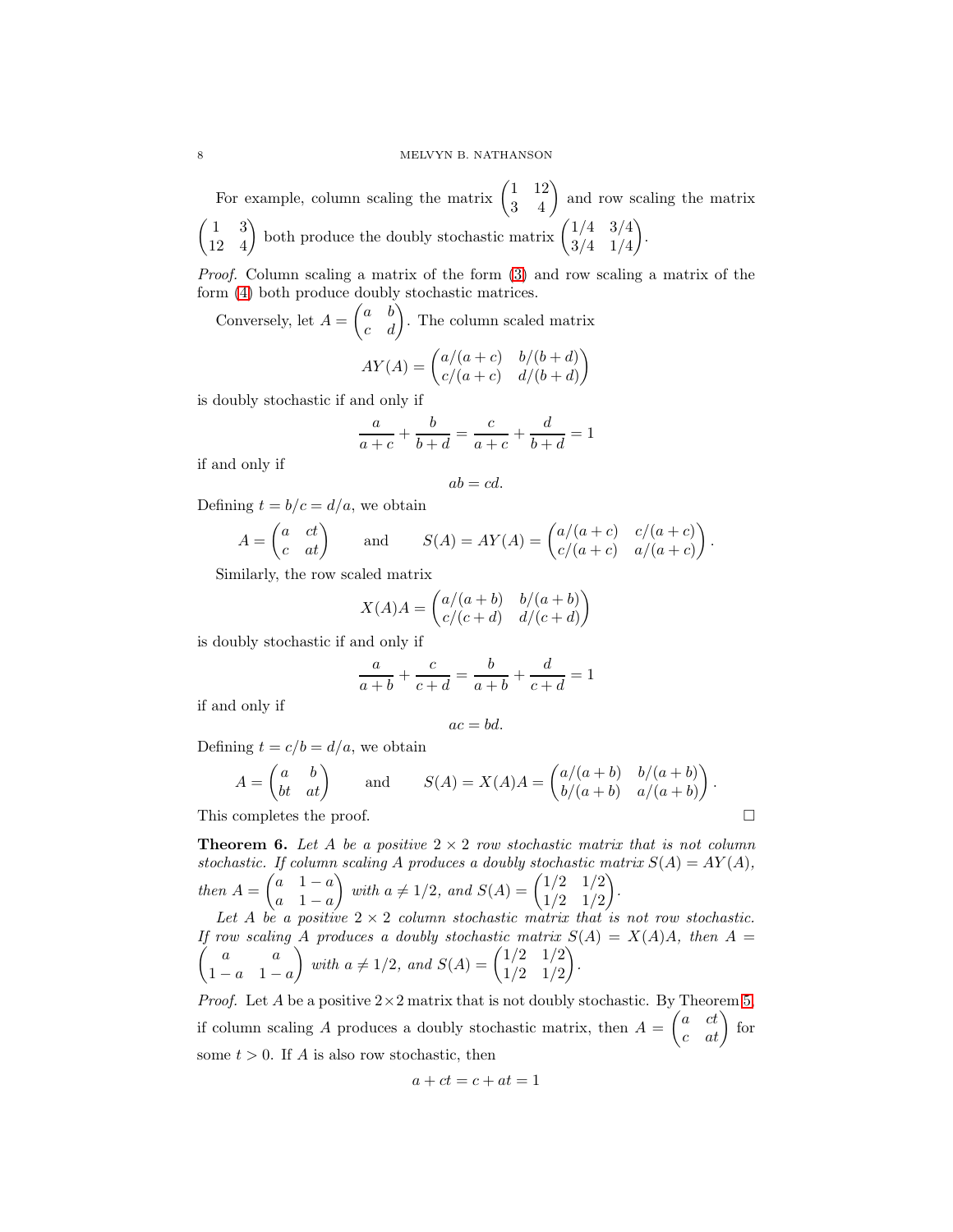and so

$$
(a-c)(1-t) = 0.
$$

If  $t = 1$ , then  $a + c = 1$  and A is doubly stochastic, which is absurd. Therefore,  $t \neq 1$  and  $a = c$ . It follows that  $A = \begin{pmatrix} a & at \\ a & at \end{pmatrix} = \begin{pmatrix} a & 1-a \\ a & 1-a \end{pmatrix}$  $a \quad 1-a$ with  $a \neq 1/2$  and  $AY(A) = \begin{pmatrix} 1/2 & 1/2 \\ 1/2 & 1/2 \end{pmatrix}$ 1/2 1/2 .

Similarly, if row scaling A produces a doubly stochastic matrix, then Theorem [5](#page-6-3) implies that  $A = \begin{pmatrix} a & b \\ bt & at \end{pmatrix}$  for some  $t > 0$ . If A is also column stochastic, then  $a + bt = b + at = 1$ 

$$
a + \nu \iota = \nu + a \iota
$$

and so

$$
(a - b)(1 - t) = 0.
$$

If  $t = 1$ , then  $a + b = 1$  and A is doubly stochastic, which is absurd. Therefore,  $t \neq 1$  and  $a = b$ . It follows that  $A = \begin{pmatrix} a & a \\ at & at \end{pmatrix} = \begin{pmatrix} a & a \\ 1 - a & 1 \end{pmatrix}$  $1 - a \quad 1 - a$ with  $a \neq 1/2$ and  $X(A)A = \begin{pmatrix} 1/2 & 1/2 \\ 1/2 & 1/2 \end{pmatrix}$ 1/2 1/2 ). This completes the proof.  $\square$ 

**Theorem 7.** Let A be a positive  $2 \times 2$  matrix that is not doubly stochastic. If *the alternate minimization algorithm produces a doubly stochastic matrix* S(A) *in a finite number of steps, then the algorithm terminates in at most two steps.*

*Suppose that the algorithm terminates in exactly two steps. The matrix*  $S(A)$  =  $A^{(2)}$  is obtained from  $A^{(1)}$  by column scaling if and only if there exist positive real *numbers* p, r, and t with  $t \neq 1$  *such that* 

$$
A = \begin{pmatrix} p & pt \\ r & rt \end{pmatrix}.
$$

*The matrix*  $S(A) = A^{(2)}$  *is obtained from*  $A^{(1)}$  *by row scaling if and only if there exist positive real numbers* p, q, and t with  $t \neq 1$  *such that* 

$$
A = \begin{pmatrix} p & q \\ pt & qt \end{pmatrix}.
$$

*In both cases, the alternate minimization limit is*  $S(A) = \begin{pmatrix} 1/2 & 1/2 \\ 1/2 & 1/2 \end{pmatrix}$ 1/2 1/2 *.*

Note that we obtain the limit matrix  $S(A)$  either by first column scaling and then row scaling, or by first row scaling and then column scaling.

*Proof.* Let L be a positive integer such that the alternate minimization algorithm for A terminates in exactly L steps. There is a sequence of matrices  $(A^{(\ell)})_{\ell=0}^L$  with  $A^{(0)} = A$  and  $A^{(L)} = S(A)$  such that, for  $\ell = 1, \ldots, L$ , the matrix  $A^{(\ell)}$  is obtained from  $A^{(\ell-1)}$  by alternate column and row scalings.

Suppose that  $L \geq 3$ . There are two cases. Either  $A^{(L)}$  is obtained from  $A^{(L-1)}$ by column scaling, or  $A^{(L)}$  is obtained from  $A^{(L-1)}$  by row scaling,

If  $A^{(L)}$  is obtained from  $A^{(L-1)}$  by column scaling, then  $A^{(L-1)}$  is obtained from  $A^{(L-2)}$  by row scaling, and  $A^{(L-2)}$  is obtained from  $A^{(L-3)}$  by column scaling. We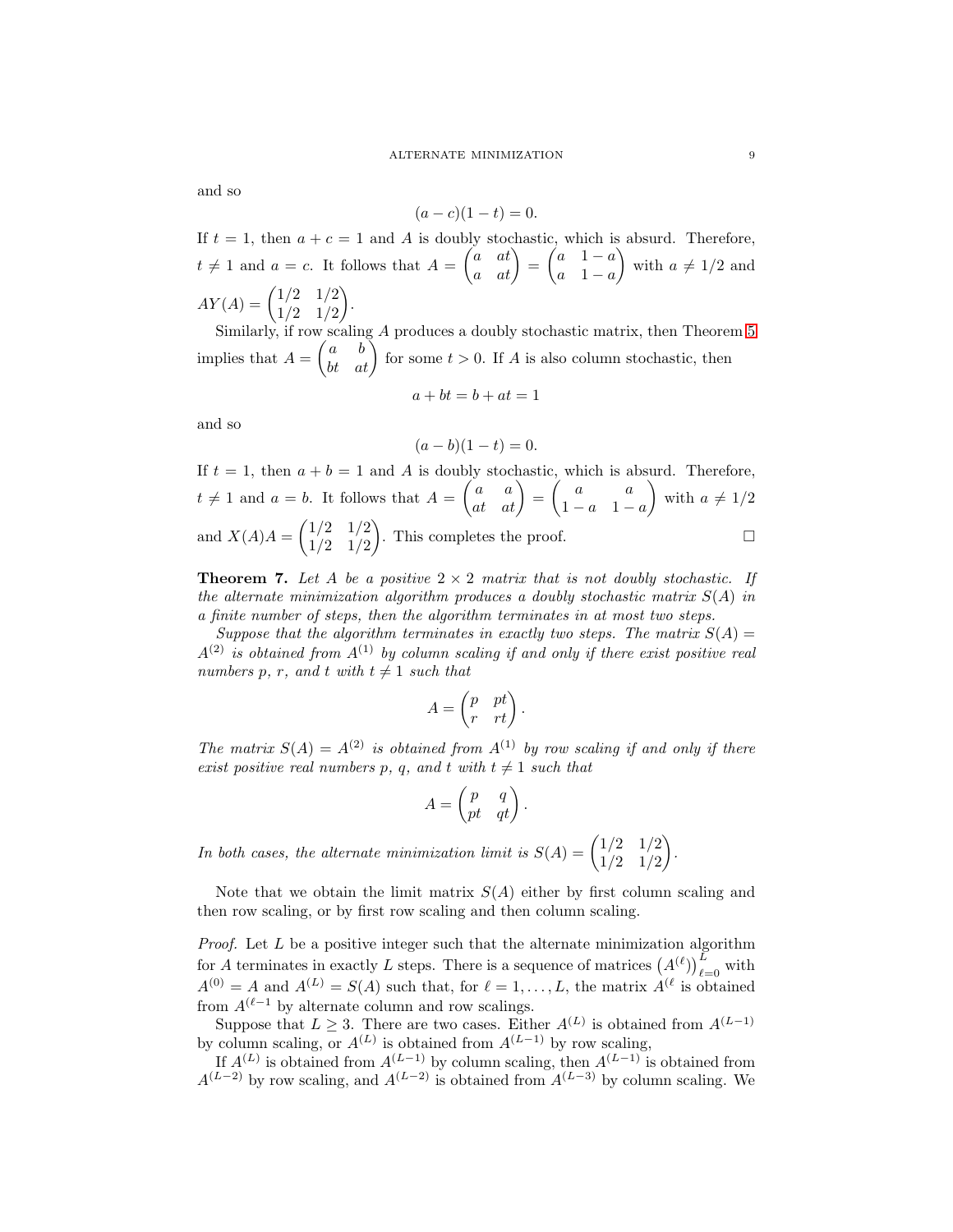have the diagram

 $A = A^{(0)} \longrightarrow \dots \longrightarrow A^{(L-3)} \xrightarrow{\text{col}} A^{(L-2)} \xrightarrow{\text{row}} A^{(L-1)} \xrightarrow{\text{col}} A^{(L)} = S(A).$ 

The matrix  $A^{(L-1)} = X(A^{(L-2)})A^{(L-2)}$  is row stochastic but not column stochastic. By Theorem [6,](#page-7-0)  $A^{(L-1)} = \begin{pmatrix} a & 1-a \\ a & 1-a \end{pmatrix}$  $a \quad 1-a$ with  $a \neq 1/2$ . If  $L \geq 3$ , then the matrix  $A^{(L-2)}$  is column stochastic, and  $A^{(L-1)} = X(A^{(L-2)})A^{(L-2)}$ . We have

$$
A^{(L-2)} = \begin{pmatrix} u & v \\ 1-u & 1-v \end{pmatrix}
$$

for some  $u, v \in (0, 1)$ , and

$$
\begin{pmatrix} a & 1 - a \ a & 1 - a \end{pmatrix} = A^{(L-1)} = X(A^{(L-2)})A^{(L-2)}
$$

$$
= \begin{pmatrix} u/(u+v) & v/(u+v) \\ (1-u)/(2-u-v) & (1-v)/(2-u-v) \end{pmatrix}.
$$

Therefore,

$$
\frac{u}{u+v} = a = \frac{1-u}{2-u-v}
$$

.

Equivalently,

$$
2u - u2 - uv = u(2 - u - v) = (1 - u)(u + v) = u + v - u2 - uv
$$

and so  $u = v$  and

$$
A^{(L-2)} = \begin{pmatrix} u & u \\ 1-u & 1-u \end{pmatrix}.
$$

Thus, the matrix

$$
A^{(L-1)} = X(A^{(L-2)})A^{(L-2)} = \begin{pmatrix} 1/(2u) & 0 \\ 0 & 1/(2-2u) \end{pmatrix} \begin{pmatrix} u & u \\ 1-u & 1-u \end{pmatrix}
$$

$$
= \begin{pmatrix} 1/2 & 1/2 \\ 1/2 & 1/2 \end{pmatrix}
$$

is doubly stochastic, which is absurd. Therefore,  $A^{(L-2)}$  is not column stochastic, and so  $L \leq 2$ .

Suppose that  $L = 2$ . Let  $A = A^{(0)} = \begin{pmatrix} p & q \\ r & s \end{pmatrix}$ . Because  $A^{(1)}$  is row stochastic but not column stochastic and  $A^{(2)}$  is doubly stochastic, there exists  $a \in (0,1)$ ,  $a \neq 1/2$ , such that

$$
\begin{pmatrix} a & 1 - a \\ a & 1 - a \end{pmatrix} = A^{(1)} = X \left( A^{(0)} \right) A^{(0)}
$$
\n
$$
= \begin{pmatrix} p/(p+q) & q/(p+q) \\ r/(r+s) & s/(r+s) \end{pmatrix}
$$

and so

$$
\frac{p}{p+q} = \frac{r}{r+s}.
$$

Equivalently,  $ps = qr$  and  $s = qr/p$ . Thus, with  $t = q/p$ , we obtain

$$
A = A^{(0)} = \begin{pmatrix} p & q \\ r & qr/p \end{pmatrix} = \begin{pmatrix} p & pt \\ r & rt \end{pmatrix}.
$$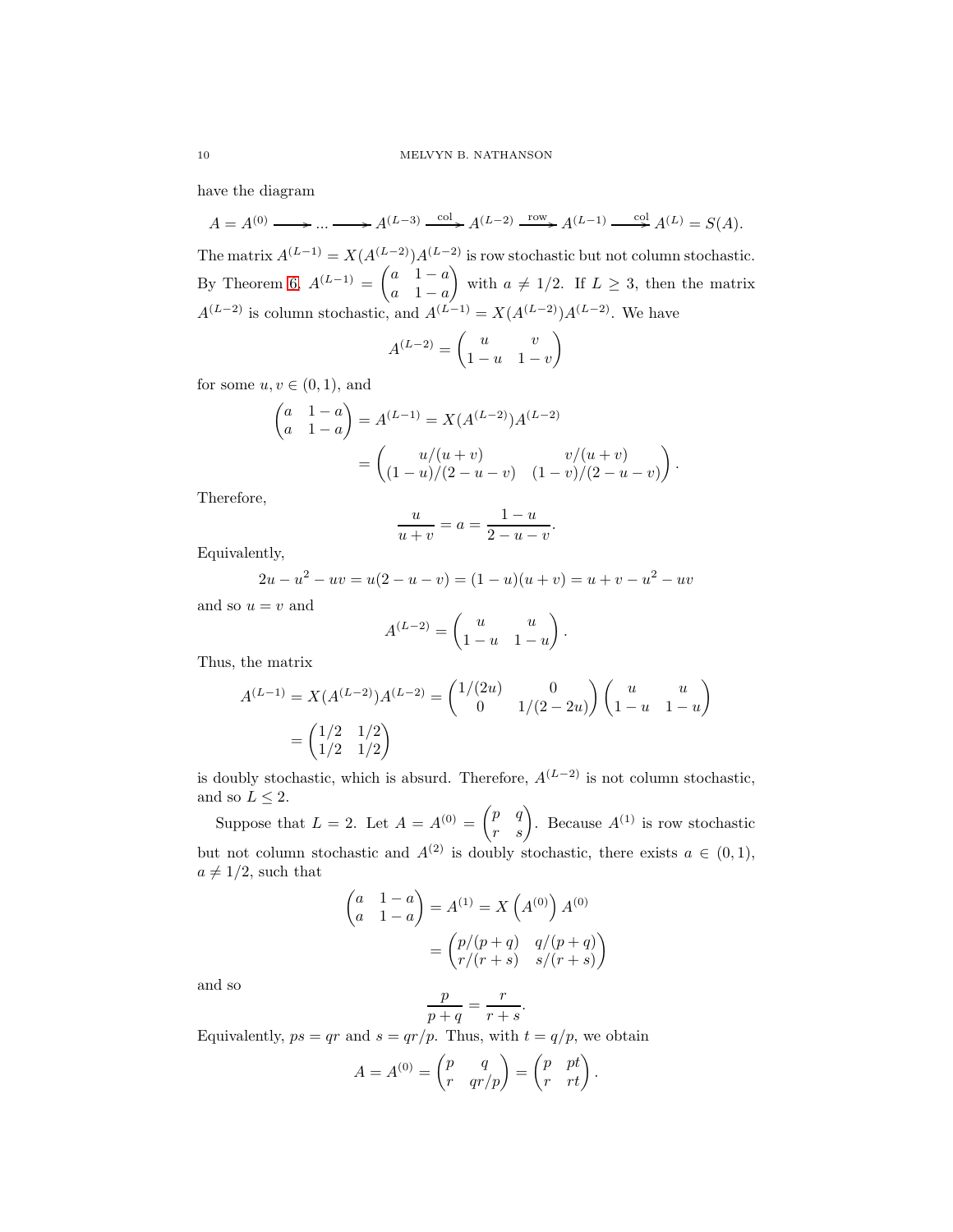If  $t = 1$ , then  $A^{(1)}$  is doubly stochastic, which is absurd. Therefore,  $t \neq 1$ . Thus, if  $L = 2$ , then the alternate minimization sequence is

$$
A = \begin{pmatrix} p & pt \\ r & rt \end{pmatrix} \rightarrow \begin{pmatrix} 1/(1+t) & t/(1+t) \\ 1/(1+t) & t/(1+t) \end{pmatrix} \rightarrow \begin{pmatrix} 1/2 & 1/2 \\ 1/2 & 1/2 \end{pmatrix}.
$$

A similar argument works in the second case, where the matrix  $A^{(L)}$  is obtained from  $A^{(L-1)}$  by row scaling. This completes the proof.  $□$ 

# 4. AN ALTERNATE MINIMIZATION LIMIT FOR AN  $n\times n$  MATRIX

There are no formulae analogous to [\(1\)](#page-4-1) and [\(2\)](#page-4-2) for the alternate minimization limit of a positive  $3 \times 3$  matrix. Nathanson [\[3\]](#page-13-3) has explicitly computed the alternate minimization limits of some classes of symmetric positive  $3 \times 3$  matrices. Here is a simple example of an explicit calculation.

Let  $n \geq 3$  and  $K > 0$ . We consider the positive symmetric  $n \times n$  matrix

$$
A = \begin{pmatrix} K & 1 & 1 & \cdots & 1 \\ 1 & 1 & 1 & \cdots & 1 \\ 1 & 1 & 1 & \cdots & 1 \\ \vdots & & & & \vdots \\ 1 & 1 & 1 & \cdots & 1 \end{pmatrix}.
$$

By Theorems [1](#page-2-0) and [2,](#page-2-1) there exists a unique positive diagonal matrix

$$
D = \text{diag}(x_1, x_2, \dots, x_n) = \begin{pmatrix} x_1 & 0 & 0 & 0 & 0 \\ 0 & x_2 & 0 & 0 & 0 \\ 0 & 0 & x_3 & 0 & 0 \\ \vdots & & & & \vdots \\ 0 & 0 & 0 & 0 & x_n \end{pmatrix}
$$

such that the matrix

$$
S(A) = DAD = \begin{pmatrix} Kx_1^2 & x_1x_2 & x_1x_3 & \cdots & x_1x_n \\ x_2x_1 & x_2^2 & x_2x_3 & \cdots & x_2x_n \\ x_3x_1 & x_3x_2 & x_3^2 & \cdots & x_3x_n \\ \vdots & & & & \vdots \\ x_nx_1 & x_nx_2 & x_nx_3 & \cdots & x_n^2 \end{pmatrix}
$$

is doubly stochastic. Equivalently,

$$
Kx_1^2 + x_1 \sum_{j=2}^n x_j = 1
$$

and

$$
x_i \sum_{j=1}^n x_j = 1
$$

for  $i = 2, 3, \ldots, n$ . It follows that

$$
x_i = \frac{1}{\sum_{j=1}^n x_j}
$$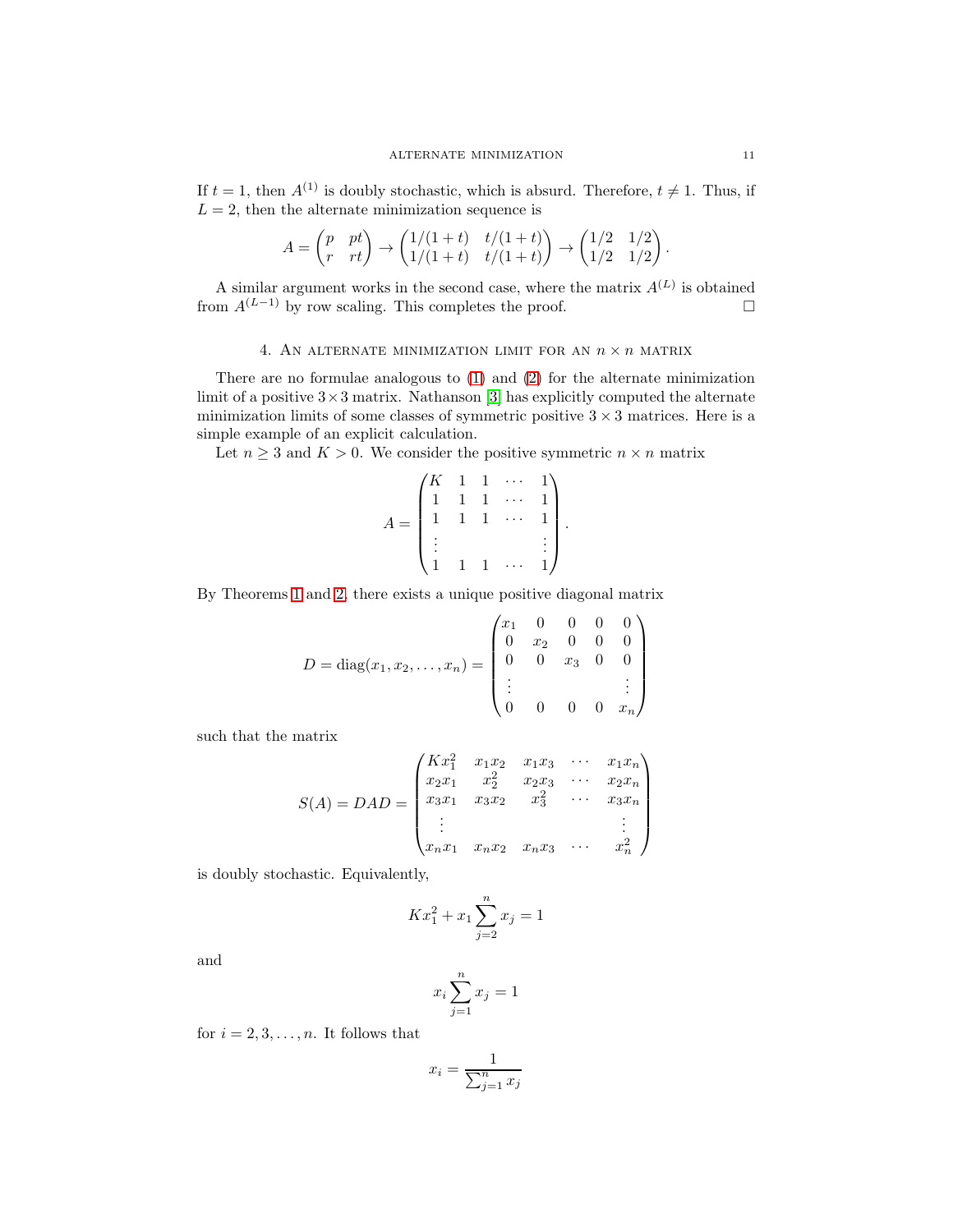for  $i = 2, 3, \ldots, n$ , and

$$
S(A) = \begin{pmatrix} \alpha & \beta & \beta & \cdots & \beta \\ \beta & \gamma & \gamma & \cdots & \gamma \\ \beta & \gamma & \gamma & \cdots & \gamma \\ \vdots & & & & \vdots \\ \beta & \gamma & \gamma & \cdots & \gamma \end{pmatrix}
$$

where

$$
\alpha = Kx_1^2
$$
  
\n
$$
\beta = x_1x_2 = \frac{1-\alpha}{n-1}
$$
  
\n
$$
\gamma = x_2^2 = \frac{1-\beta}{n-1} = \frac{n-2+\alpha}{(n-1)^2}.
$$

We obtain

$$
\left(\frac{1-\alpha}{n-1}\right)^2 = \beta^2 = x_1^2 x_2^2 = \frac{\alpha}{K} \left(\frac{n-2+\alpha}{(n-1)^2}\right)
$$

and so

$$
(K-1)\alpha^2 - (2K + n - 2)\alpha + K = 0.
$$

If  $K = 1$ , then  $\alpha = \beta = \gamma = 1/n$ . If  $K \neq 1$ , then

$$
\alpha = \frac{2(K-1) + n \pm \sqrt{4(n-1)K + (n-2)^2}}{2(K-1)}.
$$

The inequality  $0 < \alpha < 1$  implies that

$$
\alpha = \frac{2(K-1) + n - \sqrt{4(n-1)K + (n-2)^2}}{2(K-1)}
$$

if  $K>1$  and if  $0 < K < 1.$ For example, if  $n = 3$ , then

$$
\alpha = \frac{2K + 1 - \sqrt{8K + 1}}{2(K - 1)}.
$$

If  $n = 3$  and  $K = 2$ , then

$$
\alpha = \frac{5 - \sqrt{17}}{2}, \qquad \beta = \frac{-3 + \sqrt{17}}{4}, \qquad \gamma = \frac{7 - \sqrt{17}}{8},
$$

$$
x_1 = \sqrt{\frac{5 - \sqrt{17}}{4}} \qquad \text{and} \qquad x_2 = \frac{-3 + \sqrt{17}}{\sqrt{5 - \sqrt{17}}},
$$

and

$$
S(A) = DAD = \begin{pmatrix} \frac{5-\sqrt{17}}{2} & \frac{-3+\sqrt{17}}{4} & \frac{-3+\sqrt{17}}{4} \\ \frac{-3+\sqrt{17}}{4} & \frac{7-\sqrt{17}}{4} & \frac{7-\sqrt{17}}{4} \\ \frac{-3+\sqrt{17}}{4} & \frac{7-8\sqrt{17}}{4} & \frac{7-\sqrt{17}}{8} \end{pmatrix}.
$$

If  $n = 3$  and  $K = 3$ , then

$$
\alpha=\frac{1}{2},\qquad \beta=\frac{1}{4},\qquad \gamma=\frac{3}{8}.
$$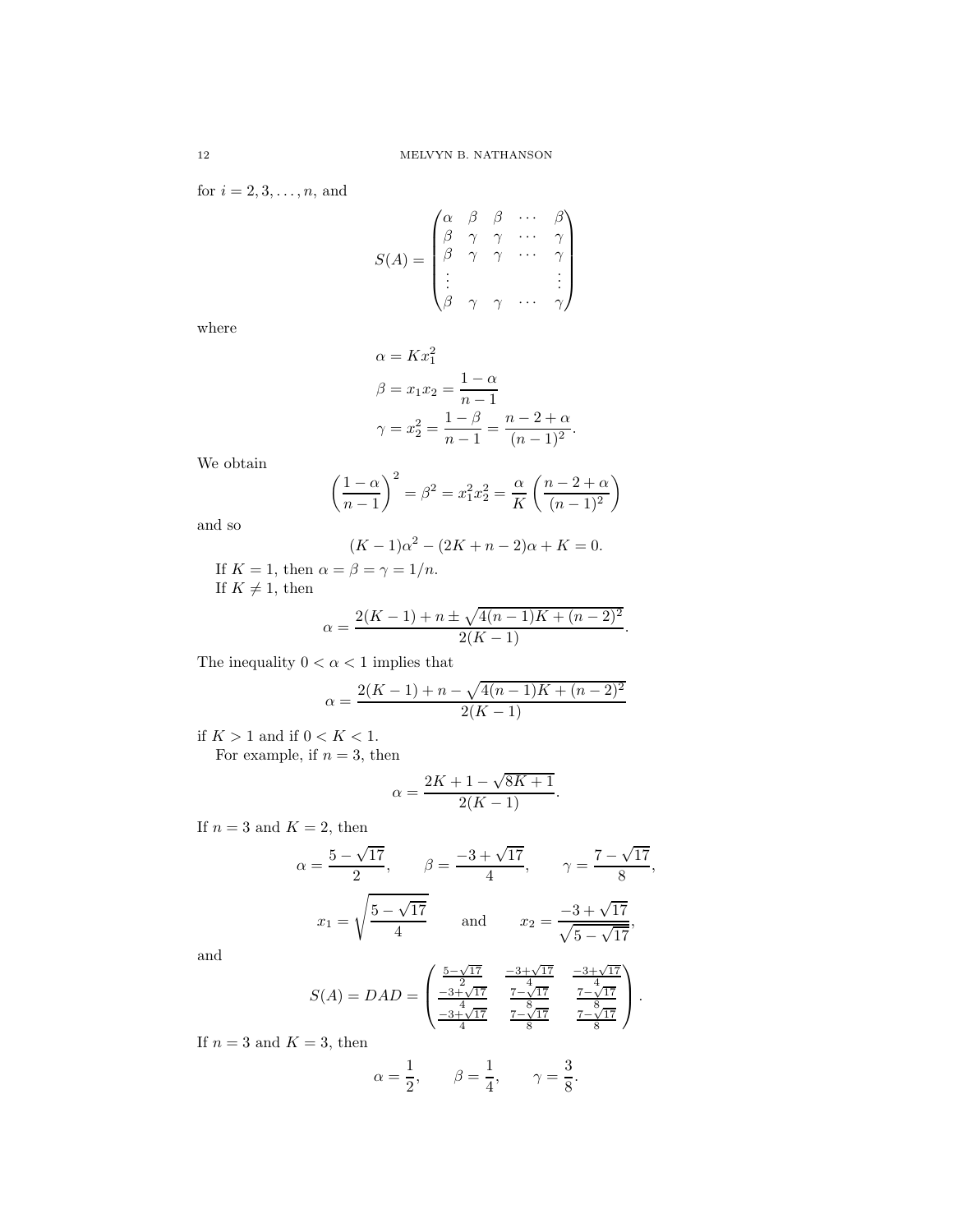For  $n = 3$  and integers  $K \geq 2$ , the doubly stochastic matrix  $S(A)$  is rational if and only if K is a triangular number, that is, a number of the form  $K = (k^2 + k)/2$  for some positive integer  $k$ . In this case, we have

$$
\alpha = \frac{k^2 - k}{k^2 + k - 2}
$$

$$
\beta = \frac{k - 1}{k^2 + k - 2}
$$

$$
\gamma = \frac{k^2 - 1}{2(k^2 + k - 2)}.
$$

If  $n = 4$ , then

$$
\alpha = \frac{K + 1 - \sqrt{3K + 1}}{K - 1}.
$$

If  $n = 4$  and  $K = 2$ , then

$$
\alpha = 3 - \sqrt{7},
$$
\n $\beta = \frac{-2 + \sqrt{7}}{3},$ \n $\gamma = \frac{5 - \sqrt{7}}{9},$ 

If  $n = 4$  and  $K = 5$ , then

$$
\alpha = 1/2, \quad \beta = 1/6, \quad \gamma = 5/18.
$$

### 5. Open problems

Problem 1. *Does there exist a positive* 3 × 3 *matrix that is row stochastic but not column stochastic, and becomes doubly stochastic after one column scaling? This is equivalent to asking if there is a positive*  $3 \times 3$  *matrix that, with respect to the alternate minimization algorithm, has finite length*  $L \geq 2$ *.* 

**Problem 2.** Let  $n \geq 3$ . Does there exist an integer  $L^*(n)$  such that, if A is a *positive*  $n \times n$  *matrix for which the alternate minimization algorithm terminates in a finite number of steps, then the alternate minimization algorithm terminates in at most* L ∗ (n) *steps?*

**Problem 3.** Let K be a subfield of **R**, and let  $M_n^+(K)$  be the set of positive  $n \times n$ *matrices with coordinates in* K*.* If  $A \in M_n^+(K)$ , then  $A^{(\ell)} \in M_n^+(K)$  for all *matrices in the alternate minimization sequence*  $(A^{(\ell)})_{\ell=0}^{\infty}$ . It follows that if  $S(A) \notin$  $M_n^+(K)$ , then the alternate minimization algorithm for the matrix A has infinite *length.* Thus, if  $A \in M_n^+(\mathbf{Q})$  and if the doubly stochastic limit  $S(A)$  *contains an irrational coordinate, then the alternate minimization algorithm has infinite length. In this case, the coordinates in the matrices*  $(A^{(\ell)})_{\ell=0}^{\infty}$  *are sequences of rational numbers that simultaneously converge to the coordinates of* S(A)*. It is of interest to understand the rate of convergence.*

Problem 4. *Let* r =  $\sqrt{ }$  $\overline{ }$  $r_1$ *. . .*  $r_m$  $\setminus$  $\Big\} \in \mathbf{R}^m$  and  $\mathbf{c} =$  $\sqrt{ }$  $\overline{ }$  $c_1$ *. . .*  $\overline{c}_n$  $\setminus$  $\Big\} \in \mathbb{R}^n$  be vectors with positive *coordinates such that*

$$
\sum_{i=1}^{m} r_i = \sum_{j=1}^{n} c_j.
$$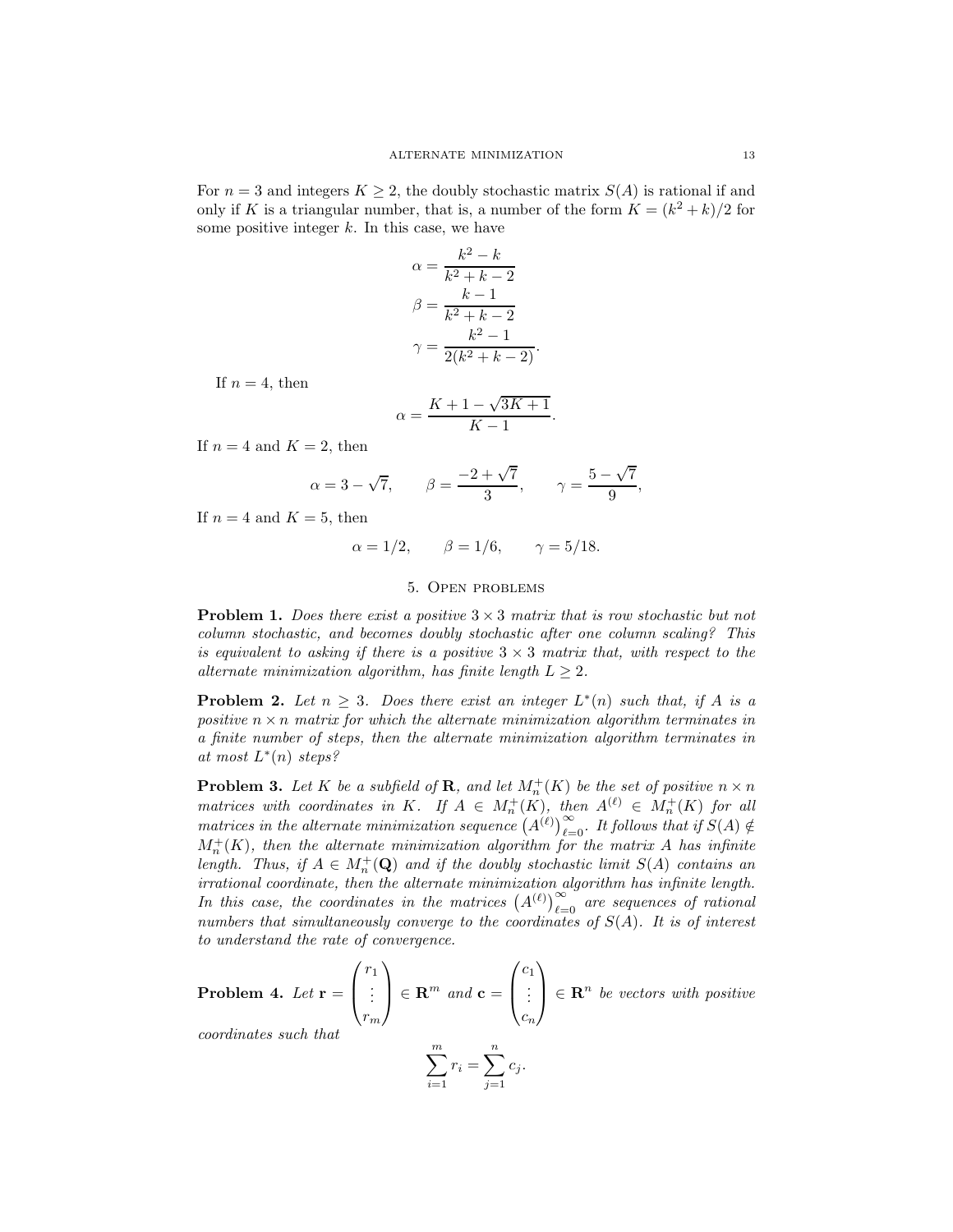Let  $A = (a_{i,j})$  be an  $m \times n$  *matrix. The matrix is* A *is* **r**-row stochastic if

$$
row_i(A) = \sum_{j=1}^n a_{i,j} = r_i
$$

*for all*  $i \in \{1, \ldots, m\}$ *. The matrix is* A *is* **c**-column stochastic if

$$
col_j(A) = \sum_{i=1}^{m} a_{i,j}
$$

*for all*  $j \in \{1, \ldots, n\}$ . The matrix is A is  $(\mathbf{r}, \mathbf{c})$  stochastic if it is both **r**-row sto*chastic and* c*-column stochastic.*

Let A be a positive  $m \times n$  matrix, and let

$$
X_{\mathbf{r}}(A) = diag\left(\frac{r_1}{row_1(A)}, \frac{r_2}{row_2(A)}, \dots, \frac{r_m}{row_m(A)}\right)
$$

*and*

$$
Y_{\mathbf{c}}(A) = diag\left(\frac{c_1}{col_1(A)}, \frac{c_2}{col_2(A)}, \dots, \frac{c_n}{col_n(A)}\right).
$$

*The matrix*  $X_{\mathbf{r}}(A)$  A *is*  $\mathbf{r}$ *-row stochastic, and the matrix* A  $Y_{\mathbf{c}}(A)$  *is*  $\mathbf{r}$ *-column stochastic. The analogous* (r, c)*-alternate minimization algorithm applied to a positive*  $m \times n$  *matrix always converges to an*  $(\mathbf{r}, \mathbf{c})$ -stochastic matrix.

Let  $m, n \geq 2$ . Does there exist an integer  $L^*(m, n)$  such that, if A is a positive  $m \times n$  *matrix for which the*  $(\mathbf{r}, \mathbf{c})$ *-alternate minimization algorithm terminates in a finite number of steps, then the*  $(\mathbf{r}, \mathbf{c})$ *-alternate minimization algorithm terminates in at most* L ∗ (m, n) *steps?*

**Problem 5.** *Does there exist a constant*  $C_n$  *with the following property: If* A *is an positive*  $n \times n$  *matrix such that the alternate minimization algorithm, starting* with row scaling, terminates in  $N_1$  steps, and the alternate minimization algorithm, *starting with column scaling, terminates in*  $N_2$  *steps, then*  $|N_1 - N_2| < C_n$ ?

Note added in proof. S. B. Ekhad and D. Zeilberger (*Answers to some questions about explicit Sinkhorn limits posed by Mel Nathanson*, [arXiv:1902.10783\)](http://arxiv.org/abs/1902.10783) solved Problem 1 by constructing a positive  $3 \times 3$  matrix that is row stochastic but not column stochastic, and becomes doubly stochastic after one column scaling. M. B. Nathanson (*Matrix scaling limits in finitely many iterations*, [arXiv:1903.06778\)](http://arxiv.org/abs/1903.06778) generalized this construction to  $n \times n$  matrices.

Alex Cohen (unpublished) solved Problem 2 by proving that  $L^*(n) = 2$  for all  $n \geq 3$ . This also solves Problem 5. Extending Cohen's proof, Nathanson (unpublished) solved Problem 4 by showing that  $L^*(m, n) = 2$  for all  $m, n \ge 2$ .

### **REFERENCES**

- <span id="page-13-2"></span>[1] Zeyuan Allen-Zhu, Yuanzhi Li, Rafael Oliveira, and Avi Wigderson, Much faster algorithms for matrix scaling, 58th Annual IEEE Symposium on Foundations of Computer Science—FOCS 2017, IEEE Computer Soc., Los Alamitos, CA, 2017, pp. 890–901.
- <span id="page-13-1"></span>[2] Martin Idel, A review of matrix scaling and Sinkhorn's normal form for matrices and positive maps, arXiv:1609.06349, 2016.
- <span id="page-13-3"></span>[3] Melvyn B. Nathanson, Matrix scaling and explicit doubly stochastic limits, Linear Algebra Appl. 578 (2019), 111–132.
- <span id="page-13-0"></span>[4] Richard Sinkhorn, A relationship between arbitrary positive matrices and doubly stochastic matrices, Ann. Math. Statist. 35 (1964), 876–879.